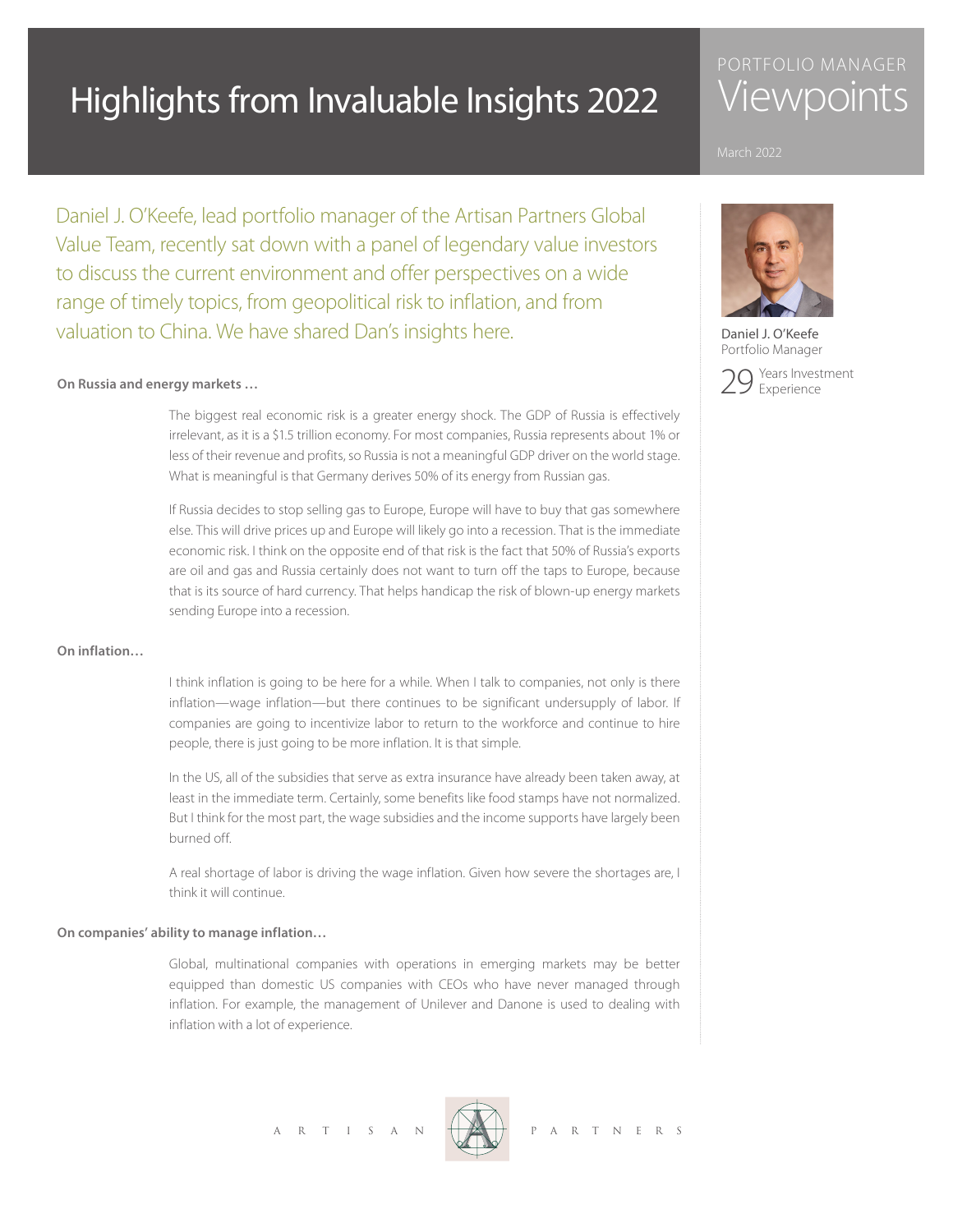Managers move around, so it is hard to generalize. The CEO of a US company may not seem to know much about inflation, but she or he might have worked in a subsidiary where it did. But the larger point is true. Generally, the ranks of managers are less experienced with inflation than they were in the '70s or '80s.

### **On labor markets…**

In my opinion, one of the reasons for the difference between what has happened in the US versus Europe with respect to what is referred to as the Great Resignation is the way government aid was distributed. In Continental Europe, people kept their jobs; they just went home, and the government picked up their paychecks. When it was time to come back from work, the connection between work and the individual had not been severed and people simply came back to work. In the US, that connection was severed. The subsidies were distributed through the state unemployment systems. Sending money directly severed the link between the person and the employer. As a result of that, an individual has to go out and find a new job. The situation is very different from Europe where that connection was never severed.

#### **On the travel and leisure industry…**

 If there is inflation in, say, hotel room rates because of labor shortage or just strong demand for travel, that inflation is automatically passed through for OTAs (online travel agencies), which do not have a lot of labor costs because they are technology businesses. In a sense, investors in these companies have built in automatic inflation protection that some of the underlying assets do not necessarily have.

 I believe there is a lot of pent-up demand for travel. People are desperate to travel and experience life again as soon as things open up. And with all the savings, particularly in the US, I think the demand could very quickly get past 2019 levels. If there is inflation on top of that, OTAs will benefit through a commission on higher room rates.

#### **On Meta…**

 Meta was down recently because of a change in Apple's IOS privacy rules. Effectively that meant Meta was not able to track user activity across apps, which made the traceability and therefore the return on investment (ROI) of its customers' advertising spending less measurable.

 It does not mean that the ROIs are unattractive; they are less measurable. Meta still grew and has been growing its revenue at a pace similar to Google in the past two years. However, Meta anticipates a slowdown as a result of ad budgets rolling over into this year with those IOS changes.

 I do think that in this new IOS world, Meta's business model is less robust than it was in the old world. However, I do not know that it is meaningfully competitively disadvantaged versus a lot of the other advertisers. I think that the ROI presented to the advertising base is still very attractive.

 Meta has a three billion user base and advertisers are going to want to access that. The multiple is now around 13 times earnings looking out 18 months. It is very cheap. It is not as great a business as it was prior to the new IOS changes, but it is still an excellent business. Plus, let's not forget the massive investment on the metaverse. If it does not work out, the margins are going to skyrocket as the project tails down. And if it does work out, value will be created out of what is now a capitalized cost into perpetuity.

# **On Chinese stocks…**

 There should be a higher risk premium on Chinese stocks. As an example, Alibaba trades at a single-digit multiple of free cash flow and around three to four times EBIT. It is the largest e-commerce company in the world levered to digitization and the expansion of the increasing wealth of the consumers and the middle class in China.

It is probably one of the cheapest companies in the world and one of the cheapest stocks I have ever seen for a business of that quality with that financial strength. The risk premium is through the roof. When you are evaluating it, you have to ask yourself: What has actually happened with regulations in China? What has the Chinese government actually done?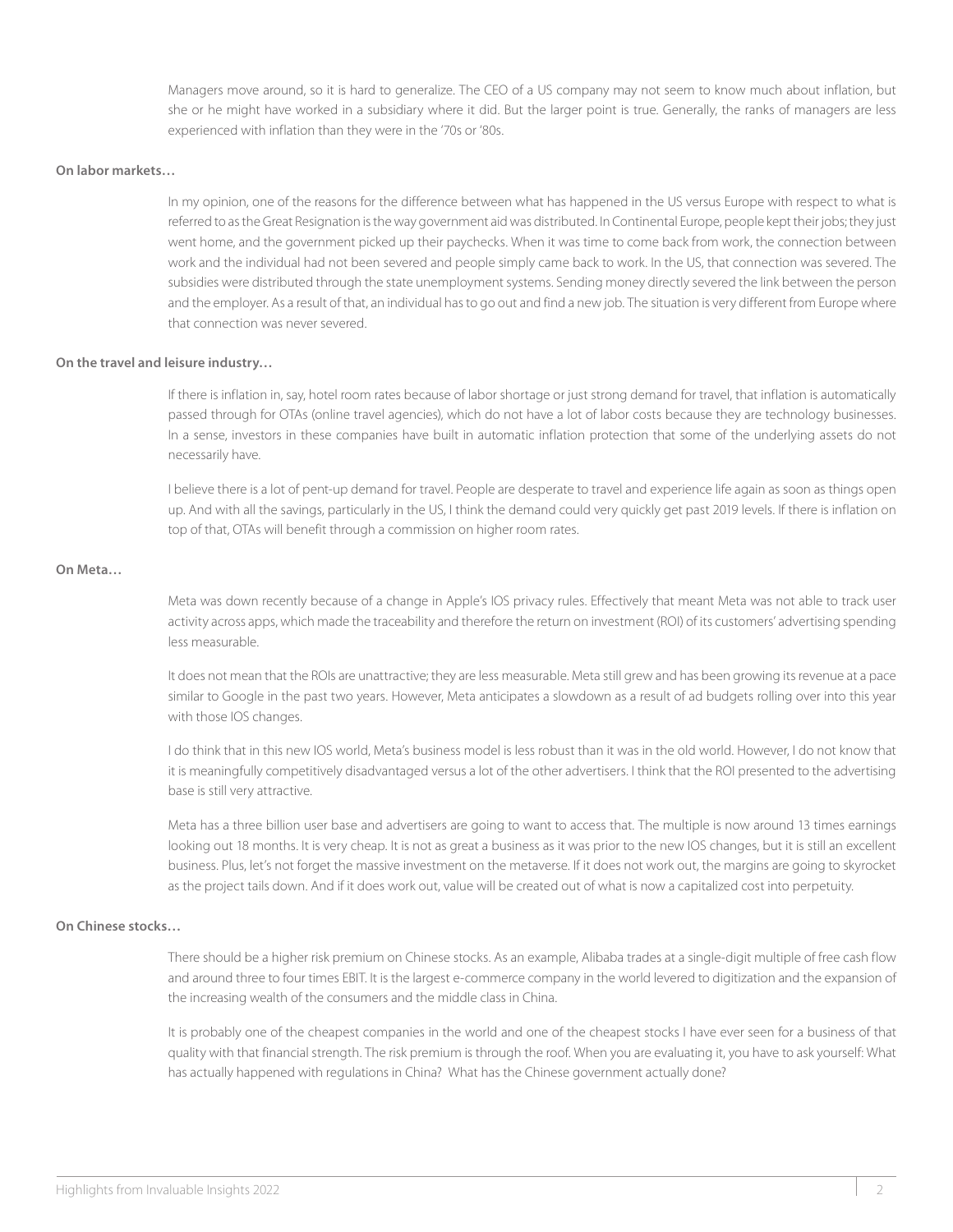The government has intervened on merchant exclusivity, so it has made platforms more competitive. The government has intervened on payments exclusivity, so it has made payments systems more competitive. And the government has intervened on network exclusivity to make networks more interoperable and more competitive.

 None of those things are irrational, and none of them are outside the bounds of what any developed world regulator would like to do but cannot because they have to do it through the legislative process that is more cumbersome and can take longer. Therefore, I do not view what has been done as irrational, albeit it has happened within the context of a command economy that can do whatever it wants.

 In the case of Alibaba—which we own and have been buying—I do not see the Chinese government as a hand that is trying to destroy these business models. Rather, I infer the government is encouraging Alibaba to make investments in new areas that benefit certain sectors of the economy, which may also be reasonably viable business models over time. If those investments were excluded, Alibaba's enterprise value and multiple would go down even further because they are consuming 25-30% of profits on some of these areas. Notably, management recently said it is going to start to taper these investments.

 Alibaba is an extraordinarily cheap security, in my view, more than discounting the fact that it is in China. I think there is a lot of cyclical pressure on the business as well because of the zero-COVID policy. The business is effectively stalled. But as the Chinese economy recovers, I think that business will come back.